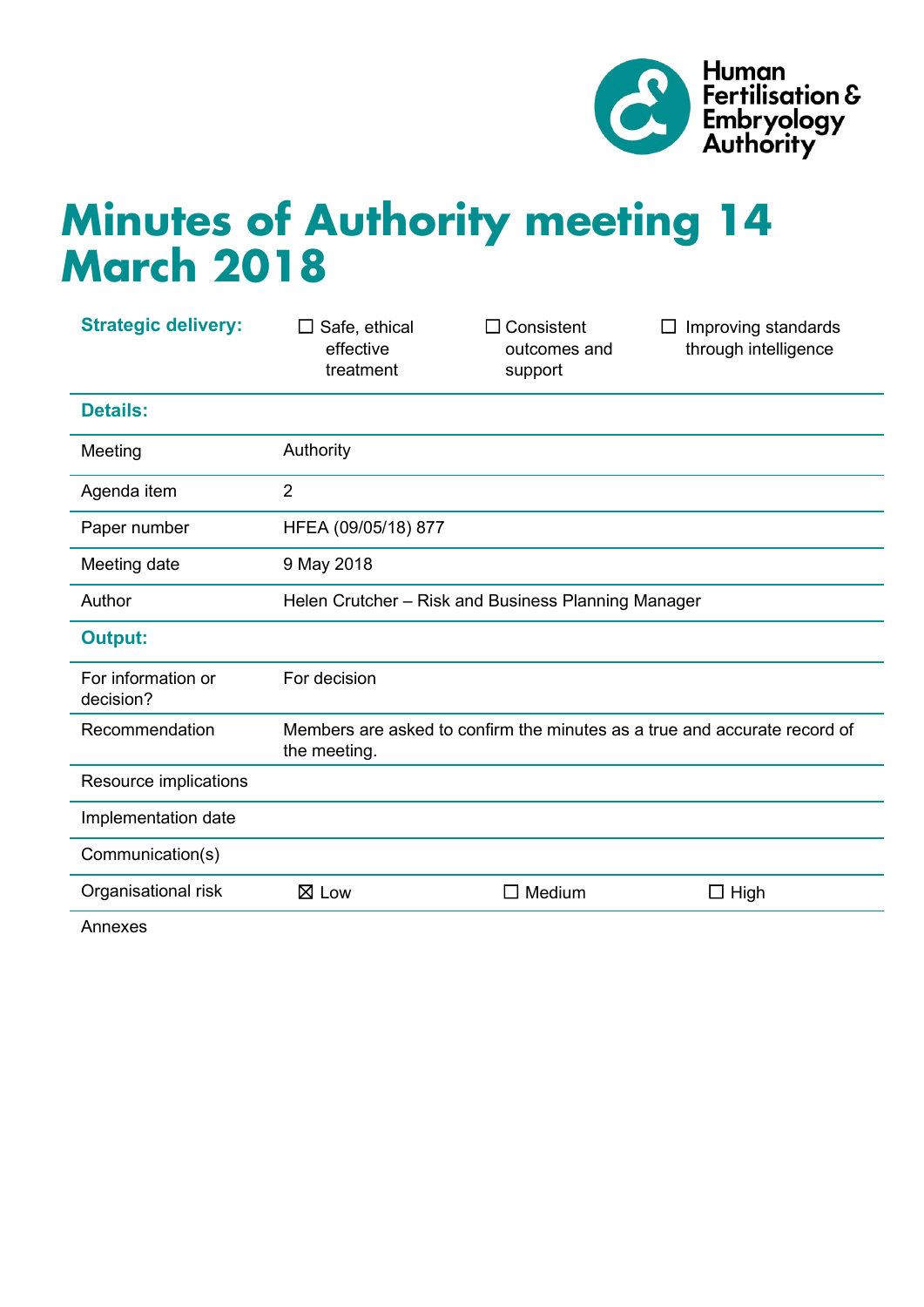#### **Minutes of the Authority meeting on 14 March 2018 held at Church House, 27 Great Smith Street, London SW1P 3NZ**

| Members present     | Sally Cheshire (Chair until item 10)<br>Kate Brian<br>Dr Anne Lampe<br><b>Anthony Rutherford</b><br><b>Bishop Lee Rayfield</b> | Yacoub Khalaf<br>Margaret Gilmore (Chair for items 11-<br>13)<br><b>Bobbie Farsides</b><br><b>Ruth Wilde</b> |
|---------------------|--------------------------------------------------------------------------------------------------------------------------------|--------------------------------------------------------------------------------------------------------------|
| Apologies           | Anita Bharucha<br>Andy Greenfield                                                                                              |                                                                                                              |
| Observers           | Kim Hayes (Department of Health<br>and Social Care)                                                                            |                                                                                                              |
| Staff in attendance | Peter Thompson<br>Nick Jones<br><b>Richard Sydee</b><br>Clare Ettinghausen<br>Catherine Drennan<br>Paula Robinson              | Caylin Joski-Jethi<br><b>Helen Crutcher</b><br>Yuba Bessaoud<br>Niamh Marren<br>Chris Hall                   |

#### **Members**

There were 9 members at the meeting, 5 lay members and 4 professional members.

#### **1. Welcome, apologies and declarations of interest**

- **1.1.** The Chair opened the meeting by welcoming Authority members and members of the public to the second meeting of 2018. As with previous meetings, it was audio-recorded and the recording would be made available on our website to enable interested members of the public who could not attend the meeting to listen to our deliberations.
- **1.2.** Apologies were received from Andy Greenfield and Anita Bharucha.
- **1.3.** Declarations of interest were made by:
	- Anthony Rutherford (Clinician at a licensed centre)
	- Yacoub Khalaf (Clinician and Person Responsible at a licensed centre)

#### **2. Minutes of Authority meeting held on 24 January 2018**

**2.1.** Members agreed the minutes of the meeting held on 24 January 2018, subject to a minor amendment to be submitted by the member after the meeting, for signature by the Chair of the meeting.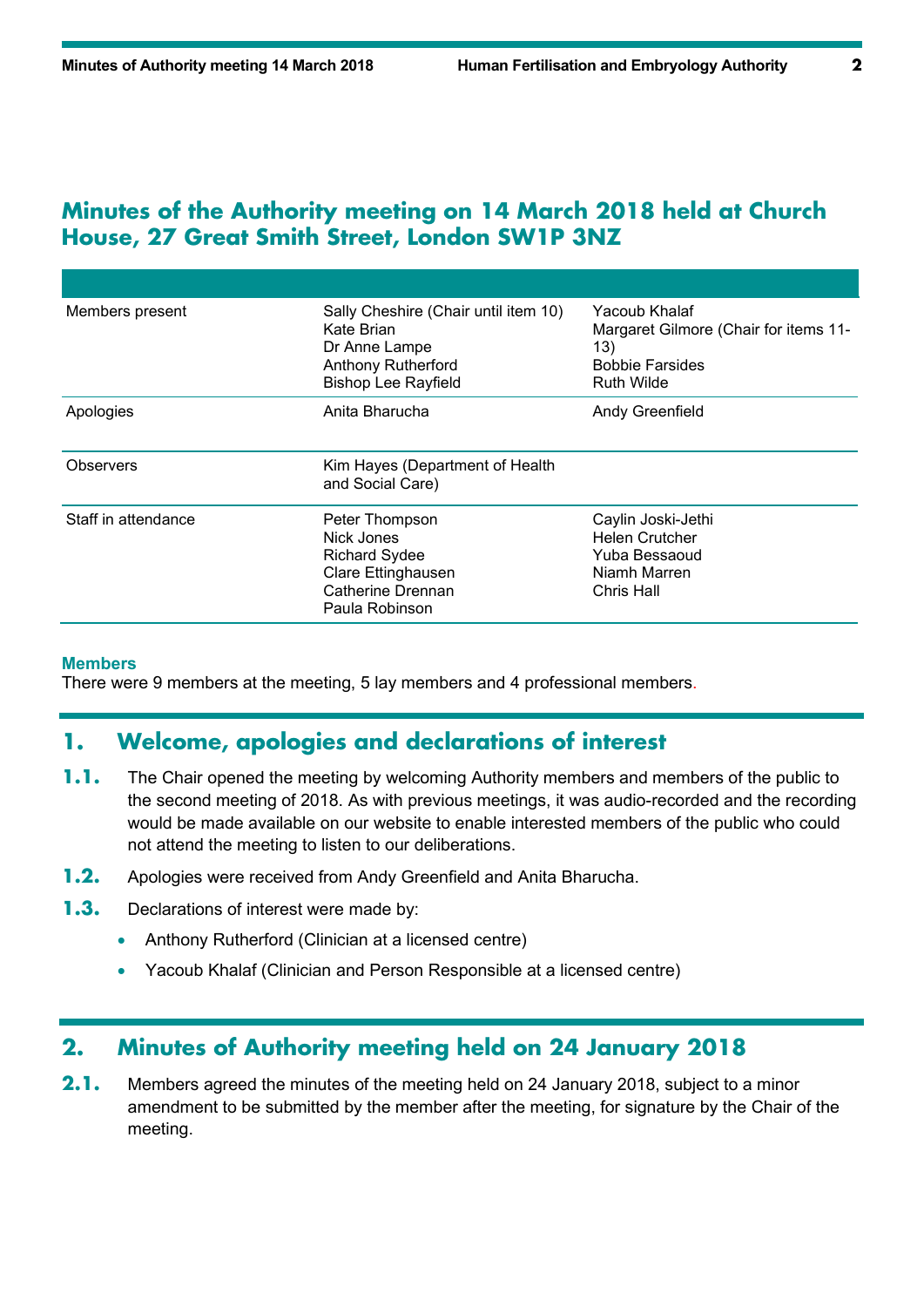# **3. Chair's report**

- **3.1.** The Chair said that the Annual Conference would take place the next day. It would mark two important medical anniversaries: 2018 was 40 years since the birth of the first IVF baby, Louise Brown and 70 years since the establishment of the NHS. The Chair noted that more information about the annual conference would be provided by the Director of Strategy and Corporate Affairs under the Performance Report later in the meeting.
- **3.2.** The Chair provided members with a summary of events that she attended since the last Authority meeting in January:
	- On 29 January 2018 the Chair attended the HFEA All Staff Away Day which was a useful opportunity to meet staff outside of the office and to commend them on the great work they do.
	- On 5 February the Chair attended the SCAAC meeting. Three key items were discussed:
		- Regulation of embryo culture media
		- Review of novel process applications
		- Prioritisation of issues identified during the horizon scanning process
	- On 20 February, the Chair and Chief Executive met with Parliamentary Under-Secretary (Department of Health and Social Care), Jackie Doyle Price. This was a useful opportunity to discuss the shape of the fertility sector in general, and in particular:
		- Patient safety.
		- Recent service development.
		- Working with the NHS: improving commissioning.
		- Research and innovation with an emphasis on mitochondrial donation and genome editing.

#### **4. Chief Executive's report**

- **4.1.** The Chief Executive reported on the All Staff Away Day on 29 January. This was an opportunity for staff to consider the results of a recent staff survey and agree how they wished to develop as an organisation. Feedback suggested that the day was well received and a number of important commitments were made on:
	- finding more time for learning and development
	- finding ways to better recognise staff contributions within very tight public-sector wage constraints
	- starting work on HFEA culture, which was particularly important given a significant proportion of staff were relatively new.
- **4.2.** The Chief Executive noted that the Authority would receive updates on progress towards these goals, including increased reporting on HR data to the Audit and Governance Committee.
- **4.3.** The Chief Executive reported that in February, he took part in two of the four Code of Practice workshops that were run across the country. The Director of Strategy and Corporate Affairs would provide an overview of the workshops later in the meeting. The Chief Executive recorded his thanks to all the staff that participated and noted the positive feedback from conversations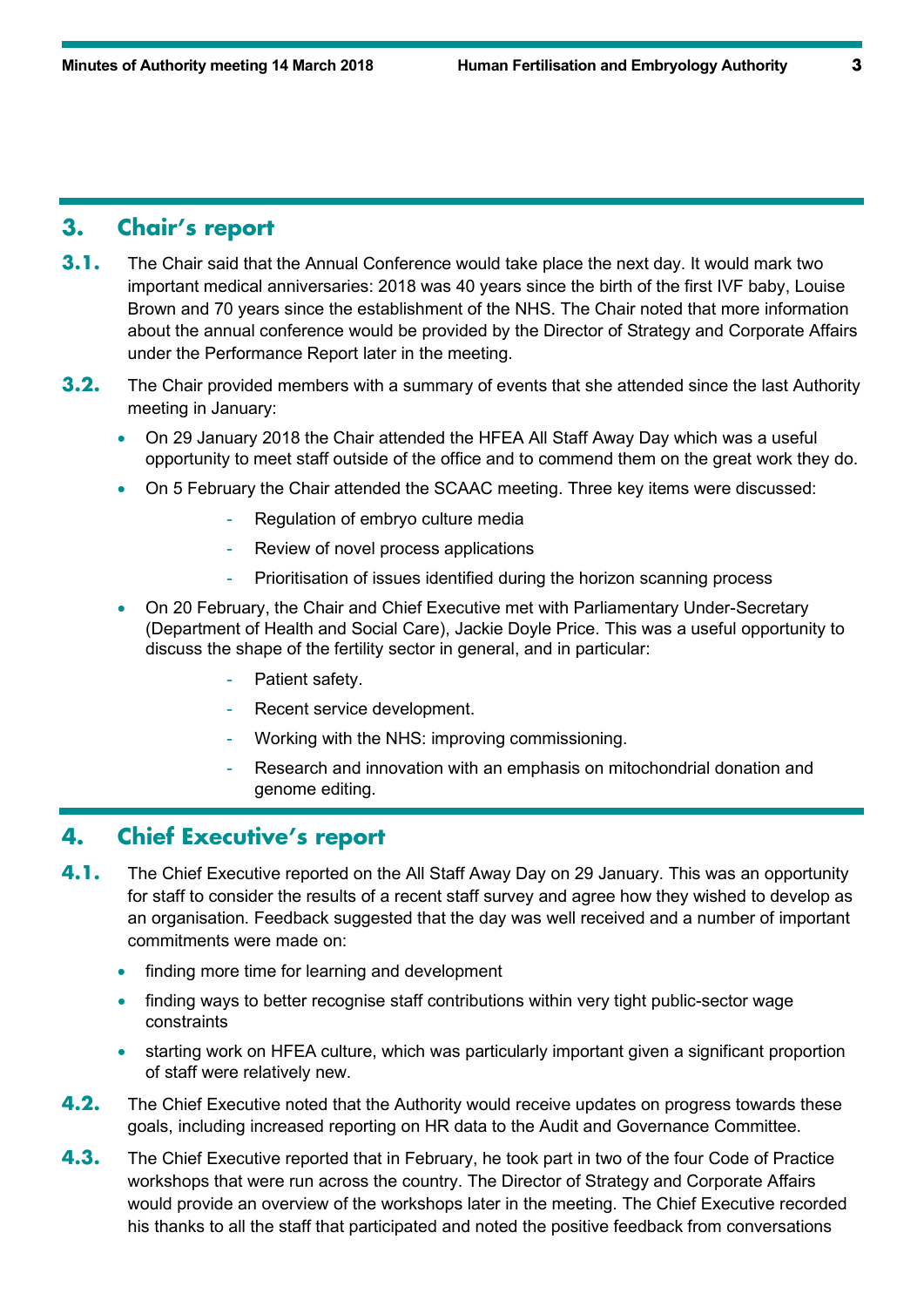with clinic staff who attended, all of whom thought the HFEA had become much more open as an organisation over the past few years.

**4.4.** On 6 March the Chief Executive attended the Audit and Governance Committee meeting.

#### **Press coverage**

#### **Trends report**

**4.5.** The Chief Executive noted that the Fertility Trends and Figures report had been published that morning and simultaneously released to the press. A further item was included later in the meeting to discuss this in detail.

#### **Ovarian Hyperstimulation Syndrome (OHSS)**

- **4.6.** The Chief Executive noted that that there had been some sporadic interest in the OHSS issue which was initially raised in 2017. A recent Guardian article had covered the issue again, reporting that some in the sector were arguing that clinics should compensate the NHS for OHSS admissions.
- **4.7.** The HFEA position on this was clear: investigations had revealed no evidence of under-reporting of OHSS by clinics, and the evidence to date pointed to it being largely a reporting issue in hospitals, where OHSS was often the default coding option for fertility-related admissions.
- **4.8.** The Chief Executive stressed that the HFEA took any risk of harm to patients very seriously, and continued to work with the BFS, RCOG and others to consider ways to provide clearer guidance to clinics in both handling and reporting OHSS.

#### **Genome editing public dialogues**

- **4.9.** Members were informed that several studies had been published on public attitudes to genome editing. These had not yet involved the HFEA directly. A number of these had been picked up in the press.
- **4.10.** Following a 2017 Progress Educational Trust and Genetic Alliance study, and ahead of a Nuffield report, the Royal Society had published a review into public attitudes. This had been based on a number of focus group sessions and an online survey of around 2,000 people. The results were reported in the press and included some interesting findings, such as a majority of people being in favour of using such treatments for the eradication of illness, but not for human enhancement.
- **4.11.** The Chief Executive stressed that genome editing is currently illegal in treatment in the UK, though allowable in research, but this debate showed no signs of going away.
- **4.12.** The Chair commented that it was important for the HFEA to undertake further work to understand the issues around OHSS and this was something that the organisation cared about and would continue to focus on.

# **5. Committee Chairs' updates**

**5.1.** The Chair of the Statutory Approvals Committee (SAC) reported that the committee met on 25 January and 22 February. At the January meeting it considered six preimplantation genetic diagnosis (PGD) applications and two mitochondrial donation patient applications. The minutes for the mitochondrial donation patient applications had not yet been published. All of the PGD conditions were approved. The reason for the delay to mitochondrial donation minutes concerned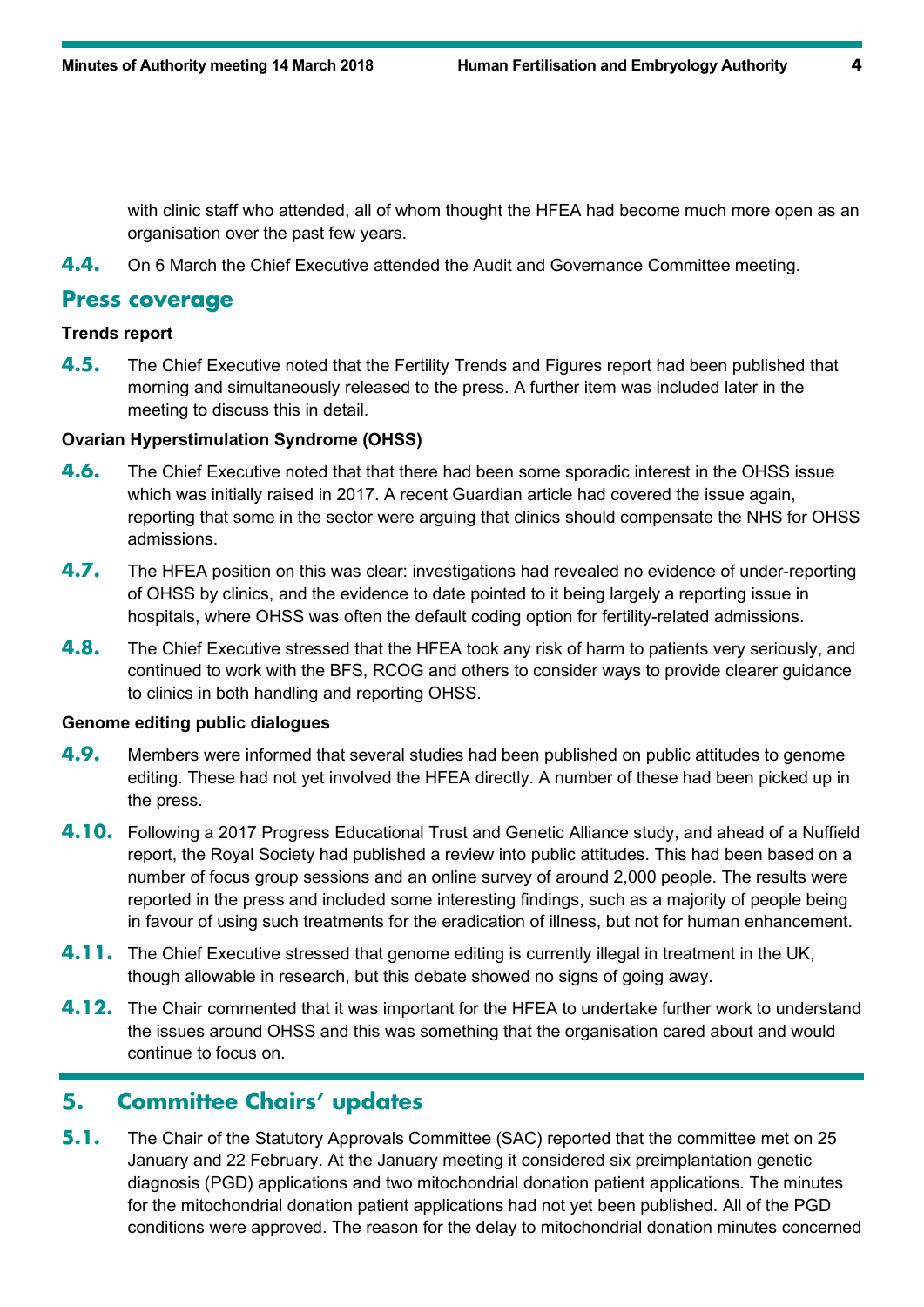the need to balance the interests of the patient, and the need to protect their confidentiality, with the requirement to publish sufficient information to demonstrate good decision making. At the February meeting, the committee considered one mitochondrial donation application, one PGD application and one request for Special Directions. The PGD condition was approved. The minutes for the mitochondrial donation application have not been published. The application for Special Directions was also approved.

- **5.2.** Members asked for information about the deliberations of the committee. The Chair of SAC indicated that items could sometimes take up to two hours each. Specialist and legal advisors were present in the room for each meeting and the Committee follow a decision tree for each item.
- **5.3.** The Director of Strategy and Corporate Affairs advised members that the Executive Licensing Panel (ELP) had met four times since the Authority last met; on 22 January, 2 February, 16 February and 2 March. The panel considered fifteen items; six renewals, including one which was adjourned; two interims, both of which saw the licence continued; four variations and three executive updates, one of which was adjourned. The Licensing Officer also approved one licence variation and two voluntary revocations.
- **5.4.** The Chair of the Scientific and Clinical Advances Advisory Committee (SCAAC) advised members that the committee met on 5 February. The committee discussed:
	- the regulation of embryo culture media. There was some evidence that culture media could impact birth weight of babies and the Committee were joined by a Senior Clinical Advisor at the Medicines and Healthcare Products Regulatory Agency (MHRA), who gave an overview about the regulatory processes for bringing medical devices to the market.
	- a review of two novel processes; intrauterine culture and gamete activation using calcium ionophore. On the former the Committee were concerned that data was insufficient and more information would be needed from the centre to make a judgment on the safety of the process. On the latter, the Committee received evidence from two centres and agreed that there was no evidence to suggest it was unsafe and that it should remain on the list until new evidence suggested otherwise.
	- horizon scanning to decide the Committee's workplan for the year. The following four high priority areas were identified:
		- mitochondrial donation
		- synthetic human entities with embryo-like features (SHEEFs)
		- impacts of stress on fertility treatment outcomes
		- the impact of microbiome on fertility and fertility treatment.
- **5.5.** The Chair of the meeting noted that the minutes of SCAAC meetings were available for the public.
- **5.6.** Members discussed culture media. The Chair noted that although this is not in the HFEA jurisdiction, it was important for this to stay on the SCAAC agenda so that the Authority could understand it as fully as possible. Members were interested in the MHRA's approach to regulation and the Director of Compliance and Information noted that further joint working was planned and that the MHRA understood the need for more and better research.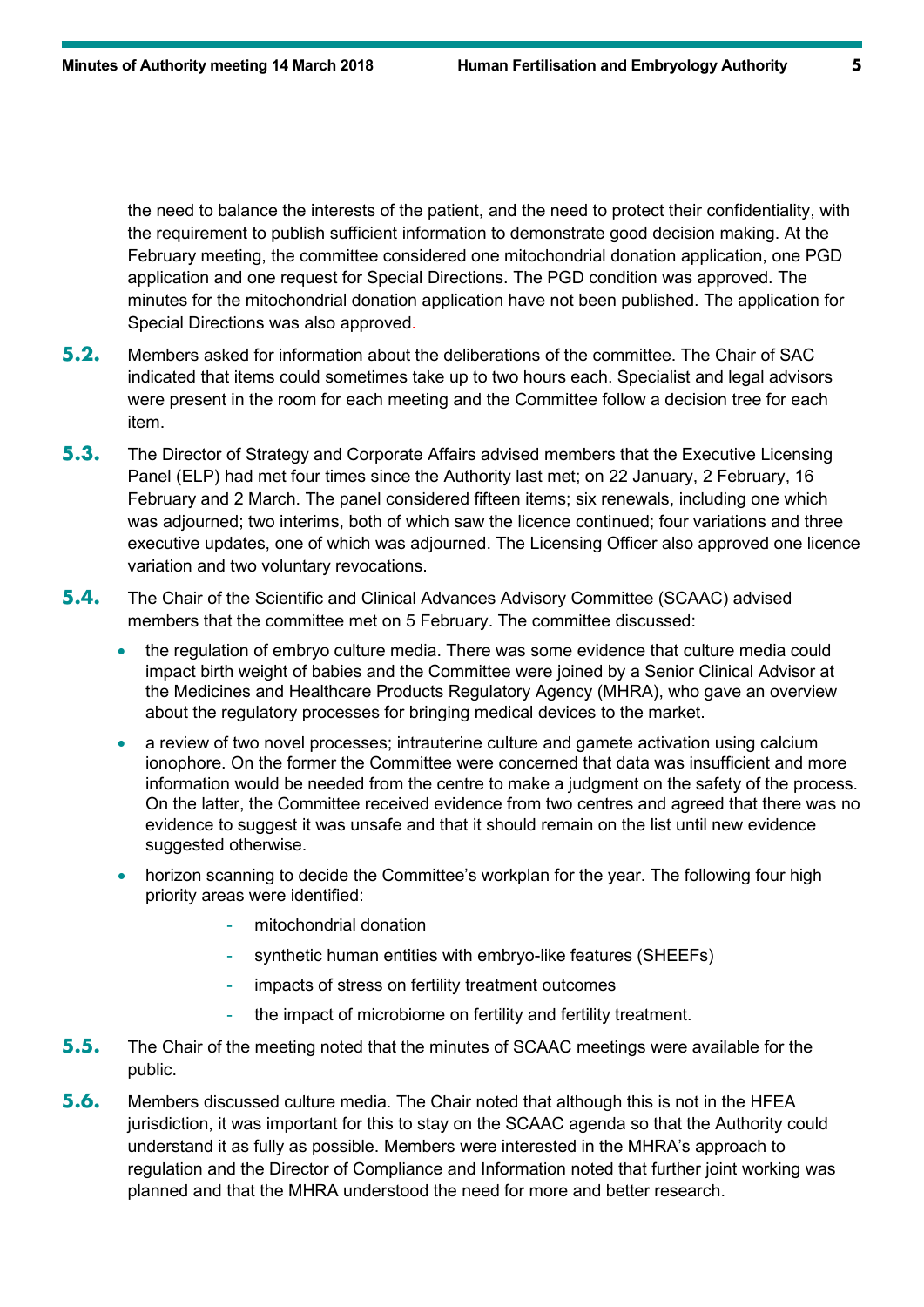- **5.7.** A member noted that the Nuffield Council on Bioethics had SHEEFs on their agenda for future consideration and it would be positive to work with them on this.
- **5.8.** A member noted that stress and its effect on treatment success and infertility was a topic of research. The Chair of SCAAC agreed and said that the committee would continue to track progress, although there had not been significant changes in research in this area.
- **5.9.** The Deputy Chair of the Audit and Governance Committee (AGC) advised members that the committee met on 6 March and, in addition to the usual standing items and updates from internal and external audit, the committee received reports on:
	- Finance and Resources Update
	- Impact of Brexit
	- Digital Programme Update
	- Resilience, Business Continuity Management and Cyber Security
	- **Strategic Risk Register**
	- GDPR (General Data Protection Regulation)
	- Whistle blowing and Fraud
	- Contracts and procurement
	- Review of AGC activities & effectiveness, terms of reference
- **5.10.** The Deputy Chair of AGC noted the committee's appreciation of the frank discussion with the Executive on the digital programme update, more on which would be reported later in the meeting. Further reports on GDPR progress would be provided to AGC before its next meeting.
- **5.11.** The Deputy Chair of the Licence Committee advised members that the committee met on 11 January and the 8 March. In January the committee considered, one treatment renewal, one research renewal, one research variation and one research revocation. It approved all four items. It also noted one treatment interim.
- **5.12.** In March, the committee considered one research licence renewal, one treatment licence renewal and one executive update. The minutes were not yet available.
- **5.13.** Members discussed developments in the area of research by clinics. They agreed that it would be helpful to understand the trends in this area over the coming months. The Chief Executive agreed to take this forward. Members agreed that it was important for the HFEA to encourage centres to report findings and demonstrate the value of research data. A member noted that it would be helpful for the Authority to publish some of the results of the research. The Chief Executive reported that this was available on the website but he acknowledged that this could be done in a more accessible way.
- **5.14.** A member asked about how GDPR (general data protection regulation) would impact the Register and Authority and whether patients could ask to remove their data from the Register. The Chief Executive noted that the Register was not affected by this legislation – there was no way for patients to opt out of the Register due to the HFE Act. The report on progress and the impact of the GDPR would be shared with the Authority.
- **5.15.** The executive agreed to circulate the report on compliance with the GDPR to Authority as well as AGC and to provide further information to clinics in Clinic Focus about the GDPR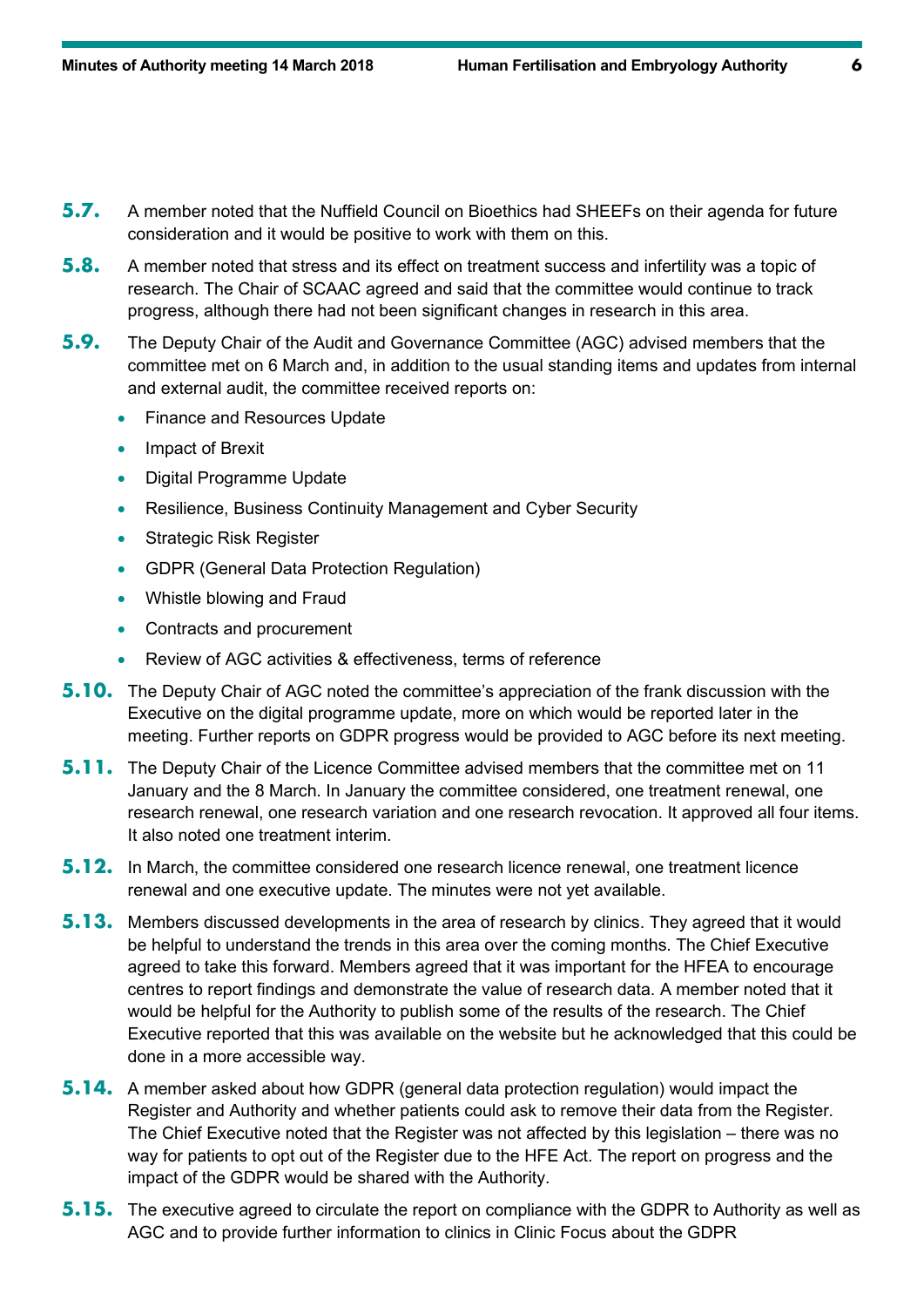## **6. Performance report**

- **6.1.** The Chief Executive introduced this item, which reported on both organisational performance and progress against our strategy. The Chief Executive reflected that performance was generally positive and the organisation was in a good position at the end of the financial year. He highlighted the trend in turnover, especially establishment leavers, and reflected that this was largely as a result of a period of organisational change. Turnover had exceeded tolerance in March 2016 and not returned to the target range since then. However, the picture was now improving and viewed in a wider context of other HR indicators, the Chief Executive was of the view that this would improve going forward.
- **6.2.** The Chief Executive reflected on the fact that better metrics to AGC on HR matters would be helpful. Some turnover was natural as people wish to progress their careers, but pay was a factor for a number of staff. Work on organisational culture and learning and development would help to embed new staff and maintain the positive culture and opportunities for staff.
- **6.3.** The Director of Finance and Resources reported on the latest budget outturns and income figures, these were in line with what had been previously reported. He explained that the income forecasting model, which the Authority agreed in January, seemed to be borne out by recent trends, which suggested that the model was accurate. Internal audit had concluded that financial governance processes were effective, which reflected the consistency of implementation of these processes around the organisation.
- **6.4.** The Director of Strategy and Corporate Affairs reported on activity and performance within her directorate. The annual conference preparation was taking place the following day and over 300 delegates were expected. She thanked the communications team for their hard work on this and thanked the Authority members for agreeing to chair sessions throughout the day.
- **6.5.** The Director of Strategy and Corporate Affairs noted that the Fertility Trends publication which was launched that morning had already received some press coverage and this was likely to increase. More would be reported on this later, but it represented the first in a new style of reports, written with the patient in mind. As noted by the Chief Executive, four workshops to consult on changes to the Code of Practice had been held around the country and feedback on the proposed changes had been very positive. The outlined proposals were on the right track and feedback would be consolidated before the formal consultation took place from April.
- **6.6.** The Director of Compliance and Information summarised activity and performance within his directorate. He noted that the end to end figure for licensing was at an all-time low, which reflected the hard work across the board. Training and development was vital, to ensure that the balance was right between work and the development of staff.
- **6.7.** The Director noted that the end to end PGD target was being missed and although this was only by a small number of days, it was still important to aim for this. These missed targets reflected the complexity of items. Members discussed the worsening trends and the reasons for this and noted that it was importance to remember the patient at the end of the process. The Chair of SAC noted that the quality of papers had improved. The Chief Executive agreed that they would prepare some statistical material to enable this discussion to continue outside of the meeting and agree appropriate actions.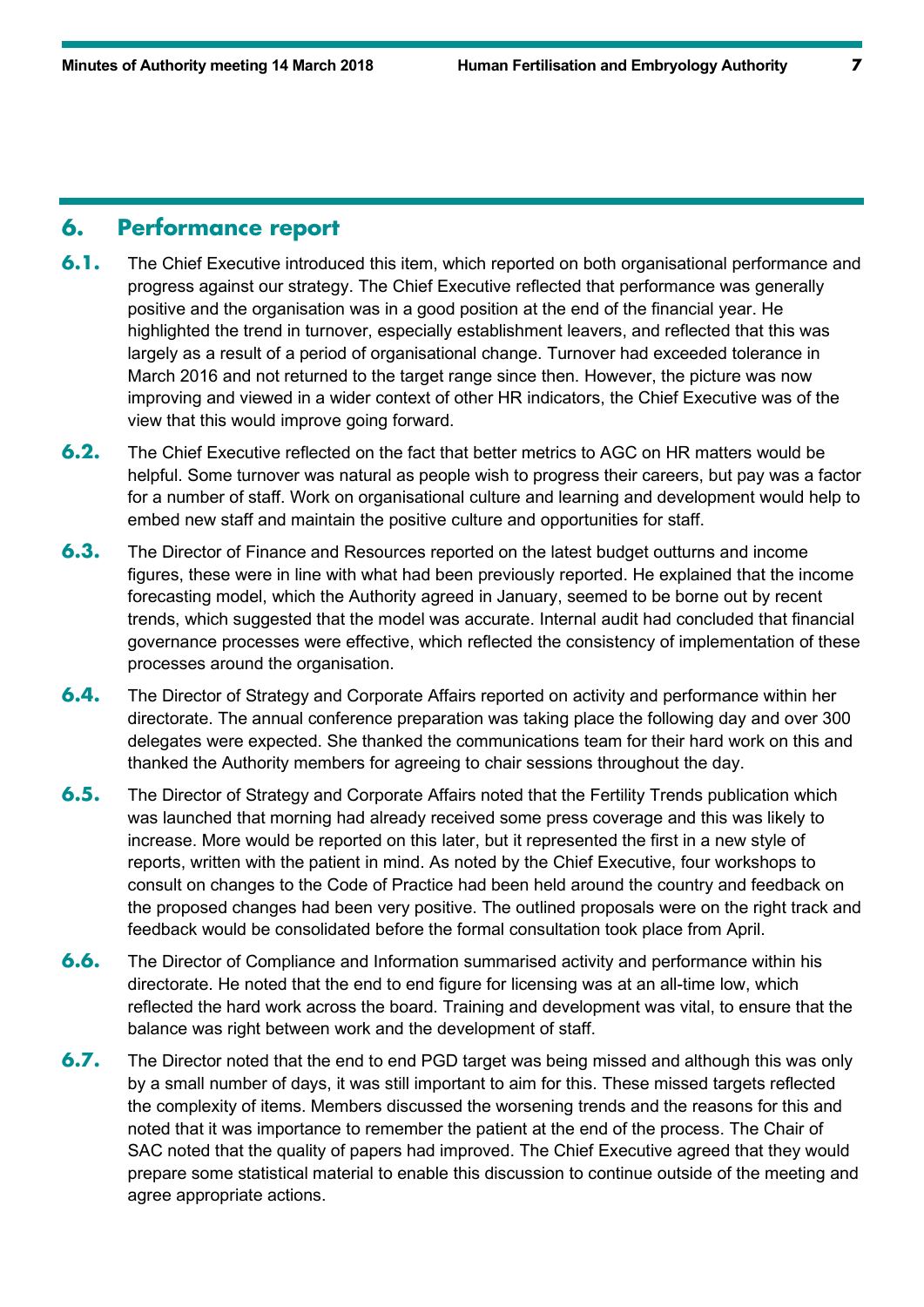- **6.8.** The Director of Compliance and Information also reported on the remaining elements of the Information for Quality programme, being delivered as the data submission project. He gave an overview of the work and the branding of the submission system, which would be called PRISM (patient registration information system). The plan had been for a two-stage implementation; however, 3<sup>rd</sup> party suppliers and clinics using PRISM directly would now be brought onboard at the same time, in October 2018. The system would be demonstrated at the annual conference. He described the remaining timelines for implementation of the work.
- **6.9.** The Director of Compliance and Information gave an overview of the financial situation of the project and HFEA IT generally, including updating other systems. Additional capital cover would be needed for the next year to deliver on our IT ambitions and the Department of Health and Social Care had been notified of this. Because this approval was not a given, progress would be at risk at the start of the next financial year. Further work was underway to establish firm figures for this. This situation had been reported to AGC at its last meeting and discussed in great detail.
- **6.10.** Members welcomed this report and approved the ongoing approach to finalising and agreeing the financials of the project, particularly in relation to capital cover.

## **Decision**

**6.11.** Following discussion, members noted the latest performance report.

# **7. Business Plan**

- **7.1.** The Head of Planning and Governance presented the draft 2018/19 business plan. Members noted that this business plan would deliver the second phase of the three-year strategy for 2017- 2020. The Head of Planning and Governance noted that the activities section had not changed greatly since consideration in November.
- **7.2.** The Head of Planning and Governance gave members an overview of how the HFEA planned to meet its strategic ambitions. Members heard that the new business year would start with a new set of tools and capabilities in place, including an intelligence strategy, to capitalise on the work done through the Information for Quality Programme and the organisational restructuring completed in 2017/18. This would enable better use of the data held – to assist clinics towards better performance, make targeted regulatory interventions when this is merited, and provide a range of improved information for patients and other stakeholders. Delivery of the 2018-20 People Strategy would also help ensure that the right Capability and Capacity was in place to deliver on the strategic aims.
- **7.3.** The Head of Planning and Governance noted that the mid-year assessment of delivery of the new business plan (at the end of quarter two) would mark the mid-point of the current strategy, and it would be a good time to take stock of progress towards the organisation's vision. In the second half of the business year, the process for developing a new strategy from 2020 onwards would be considered.
- **7.4.** Members noted that the highlights of the 2018/19 business plan would be:
	- **Standards**
	- Leadership culture
	- New Code of Practice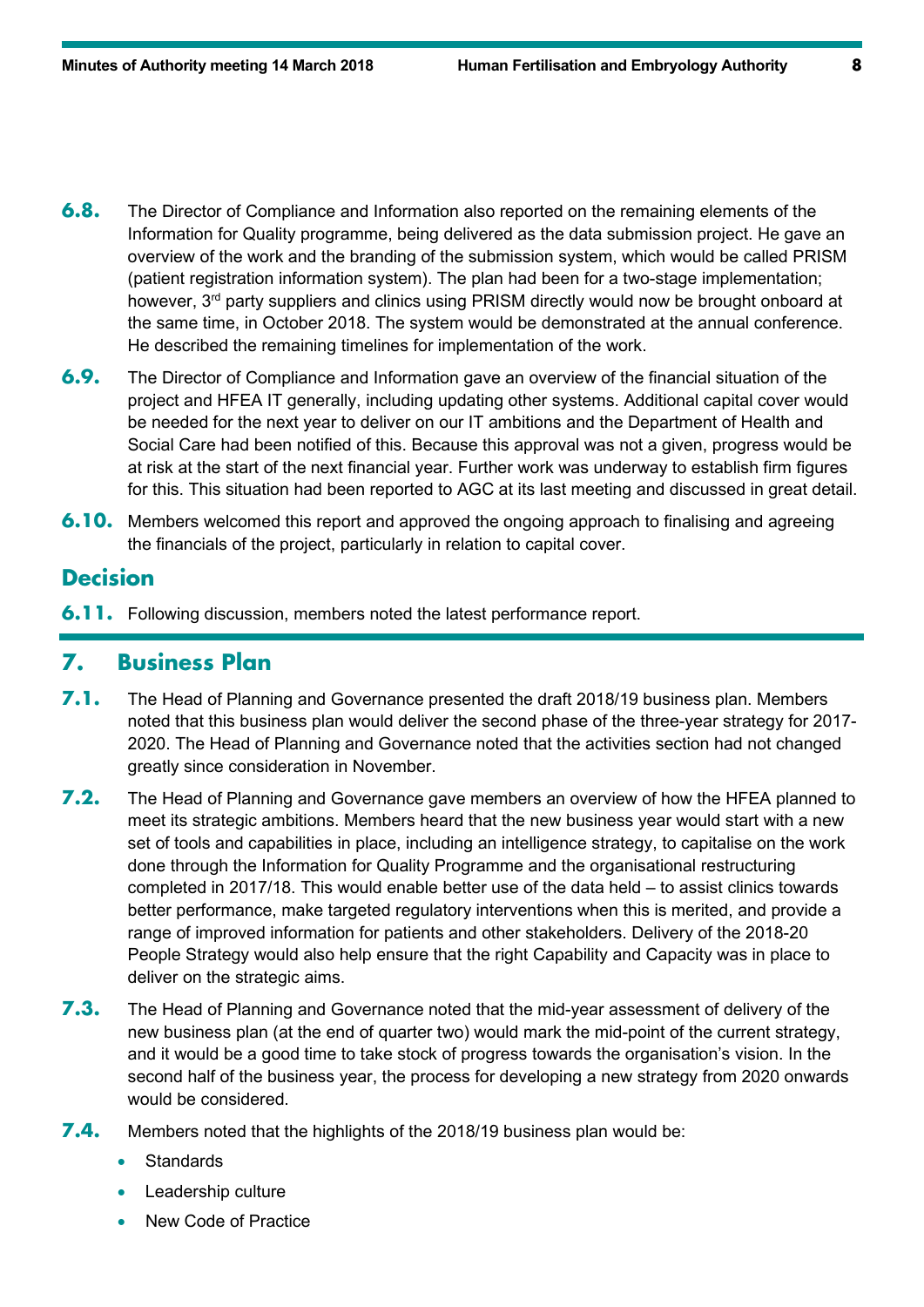- Expanded information about access to treatment and donation
- Success rates
- Intelligence strategy
- using our data for quality
- more patient feedback
- Targeted regulatory interventions
- **7.5.** The Head of Planning and Governance discussed the work underway to agree the detailed budget. Discussions were ongoing with the Department of Health and Social Care. As mentioned under the Performance Report item, in 2018/19 greater capital cover would be required. Members received the summary budget figures and heard that the overall revenue budget was £6.3m, including Grant in Aid; and a proposed £500k capital budget. This included £80k for upkeep of the IT estate, and the rest for IfQ related completion, of which the larger component (£230K) would be to finish the new data submission system.
- **7.6.** Members were reminded that further discussion about the annual finance allocation was required with the Department, although sign-off of the business plan and the associated budget was anticipated by the end of April, after which the business plan would be published on the HFEA website.
- **7.7.** Members gave feedback on the business plan, including some drafting notes to be followed up after the meeting. A member noted whether more could be made of the high level of engagement with the sector in 2017/18.
- **7.8.** The Department of Health and Social Care representative noted that these had been no issues from the Department's perspective other than the ongoing question of capital cover.

#### **Decision**

**7.9.** The Authority agreed to approve the near-final business plan for 2018/19, and noted that yearend information would be added in April before publication.

# **8. Movement of gametes and embryos across borders**

- **8.1.** The. Regulatory Policy Manager and Director of Compliance and Information gave an overview of the requirements set out in the two EU directives, on coding and import, how these differed from existing HFEA requirements, and the work that had been undertaken to implement them, including the communication that would go out to clinics in April.
- **8.2.** A member asked how the Authority would verify that centres had effectively tested the suitability of third party suppliers. Because this was about quality and safety, inspectors would be taking it very seriously and checking this on inspection.
- **8.3.** Another member asked whether this legislation would affect arrangements for Special Directions. The Head of Legal responded that the certification of  $3<sup>rd</sup>$  country suppliers would happen in parallel with Special Directions. If the clinic could import under General Directions then as long as they had applied for certification for the  $3<sup>rd</sup>$  country supplier then they would be able to import as per the General Directions. Certification would be needed before movements either under Special Directions or General Directions. The Head of Legal noted that there were transitional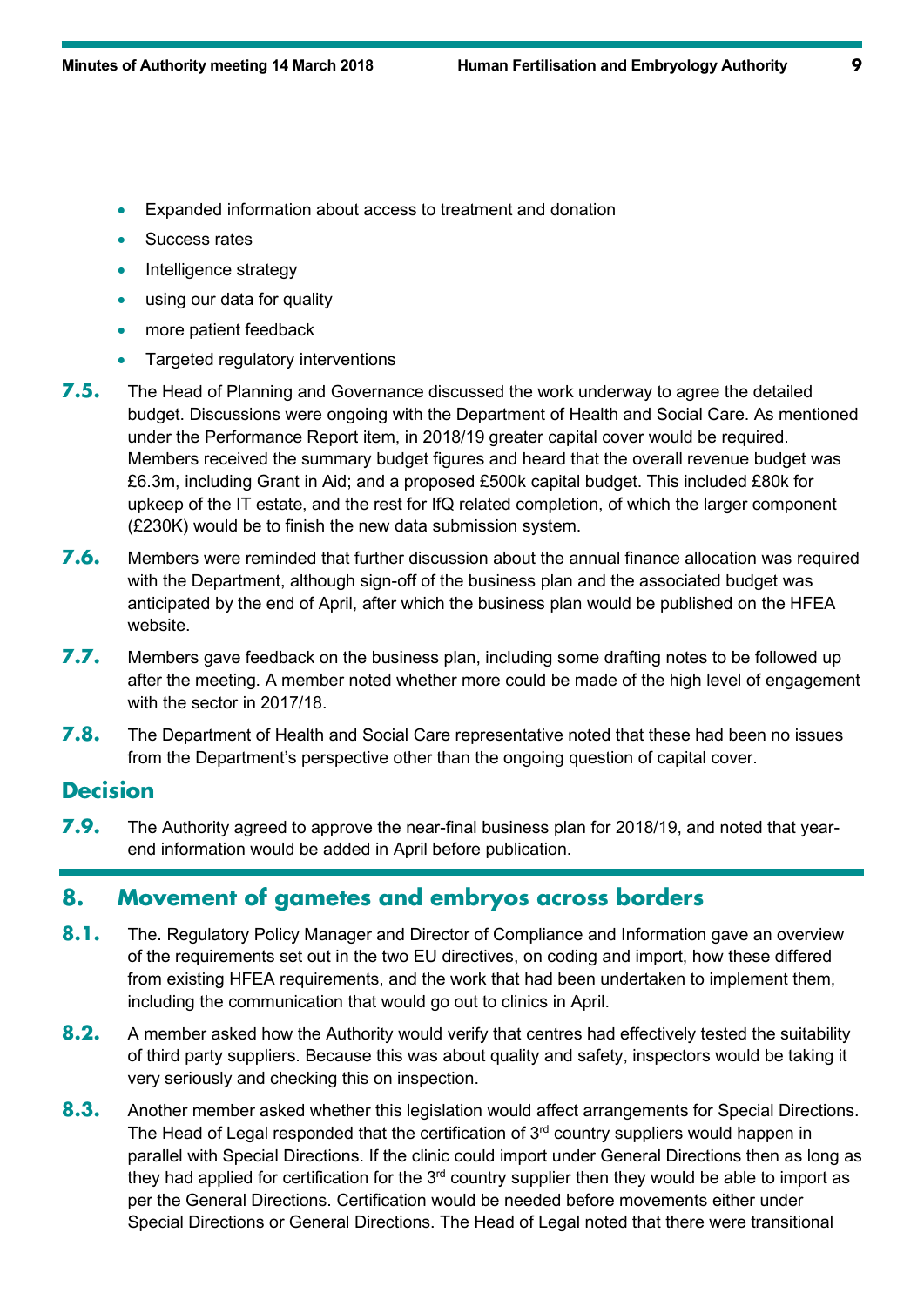arrangements for gametes and embryos already in storage and clinics would need to check whether they met those criteria.

## **Decision**

**8.4.** The Authority:

- Noted and approved the arrangements for implementing the two Directives.
- Noted that the arrangements for amending General Direction 0006 in relation to importing that will be brought forward in April 2018 and agreed to delegate the approval of the General Directions and accompanying letter to the Chair.
- Approved the amendments to General Direction 0006 in relation to the application of the Single European Code

# **9. Choose a fertility clinic – evaluation of patient rating trial**

- **9.1.** The Media and Stakeholder Relations Manager gave an overview of the patient ratings system, the decisions previously taken by the Authority in March 2017 and presented the activities and findings of the six-month trial of patient ratings on the website.
- **9.2.** Members heard that the ratings system had made slow but steady progress in numerical terms with, to date, over 1,200 ratings. The free text system had received more responses the previous feedback system, which meant much more data was available to HFEA inspectors. Medium sized clinics seemed to be buying into the system most eagerly, large clinics less so. Periods of intense promotion by the HFEA such as November 2017, for fertility awareness week, coincided with spike in responses, suggesting promotion could make an impact.
- **9.3.** Members heard that the trial had raised questions about the engagement of some, particularly larger, clinics. It had also identified security issues after a large number of automated ratings had been submitted by a spambot. There were also questions about how to further increase patient and clinic engagement with the system. Members heard that there were a number of improvements that could be made and were asked for their views on these.
- **9.4.** Members discussed how best to ensure that there was an increase in patient responses and that clinics did this appropriately. One member noted that an increase in direct marketing should be done. Another option raised was the use of cards for marketing materials. It was important to note that some clinics thought that treatment has been completed at embryo transfer, however this was not the patient experience.
- **9.5.** The Deputy Chair of AGC noted that AGC had discussed the security issue in detail. The Director of Compliance and Information reported that the 'CAPTCHA' security system was previously much more complex and therefore at the time of launching the system a decision had been taken not to implement this. This was now much simpler and it had been implemented following the security incident. It was unclear whether the cause was a malicious attack – there was no evidence of this.
- **9.6.** One member noted that the trial did not investigate whether patient feedback was useful for other prospective patients when choosing a clinic. Members also discussed the average rating of 4.5 and whether this was an accurate reflection of what patients thought about a given clinic. There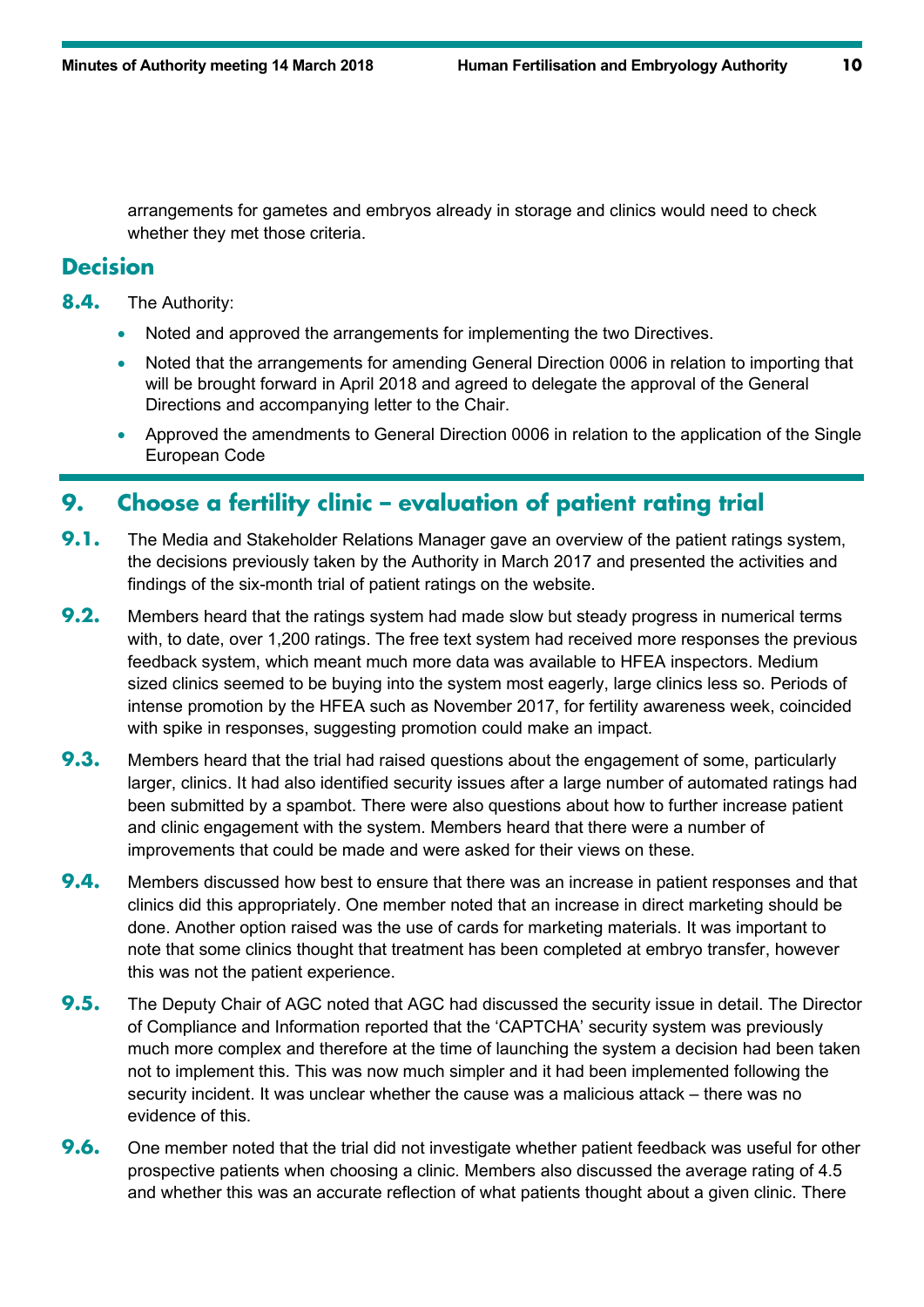were a number of variables that might be affecting this. One member noted how useful the cost information would be for patients.

- **9.7.** Another member raised concerns that non-patients may be submitting ratings. They suggested that a token system should be provided to patients undergoing treatment to ensure that they were actual patients. However, members agreed that when there were more ratings submitted then the impact of any potential gaming would be minimised.
- **9.8.** The Director of Strategy and Corporate Affairs reported that there were tangible actions arising from the project and these would be discussed further with the communications team. Three pieces of work, on patient ratings, patient support and a new project on a national patient survey (or similar) would enable the Authority to seek greater feedback in the future. A regular survey could include specific questions related to particular pieces of work.

## **Decision**

- **9.9.** The Authority agreed to:
	- continue the patient rating scheme and the free text mechanism for providing views to inform inspection activity.
	- further work to develop best-practice guidance for the promotion of the scheme by clinic staff, and what is acceptable practice in terms of encouraging completion of the ratings scheme inhouse.
	- further discussion with large UK clinics to understand why take-up of the scheme has been slower, and to encourage greater participation.

# **10. Beyond fertility trends: the role of intelligence**

- **10.1.** The Head of Intelligence presented an overview of the key findings of the 'Fertility treatment 2014 -2016 - trends and figures' report (the trends report), noted their potential impact on HFEA policy and set out plans to use the new IT systems and intelligence team to create more in depth and better focused reports for clinics and patients.
- **10.2.** The Head of Intelligence explained that a communications and stakeholder engagement plan had been developed for the report. Members were given an overview of key findings on multiple births, egg freezing and donor egg treatment.
- **10.3.** Members heard that the new perspective on HFEA-held data opened up additional possibilities for policy, such as decisions on what to do next on multiple births, clinical commissioning of IVF and how to approach communications of changes in treatment trends, such as increased egg freezing.
- **10.4.** Members heard that a new reporting structure was proposed to enable more frequent and regular reporting. Lessons had been learnt from the report this year and these would be taken on board in future reports.
- **10.5.** Members commented on the findings and proposed future reporting approaches. A member noted the fact that NICE guidance around the age of women undertaking treatment was based on a complex health economic model and applied solely to IVF. Donor egg treatment was a separate issue as the cost was greater for donor eggs and therefore the cost effectiveness of the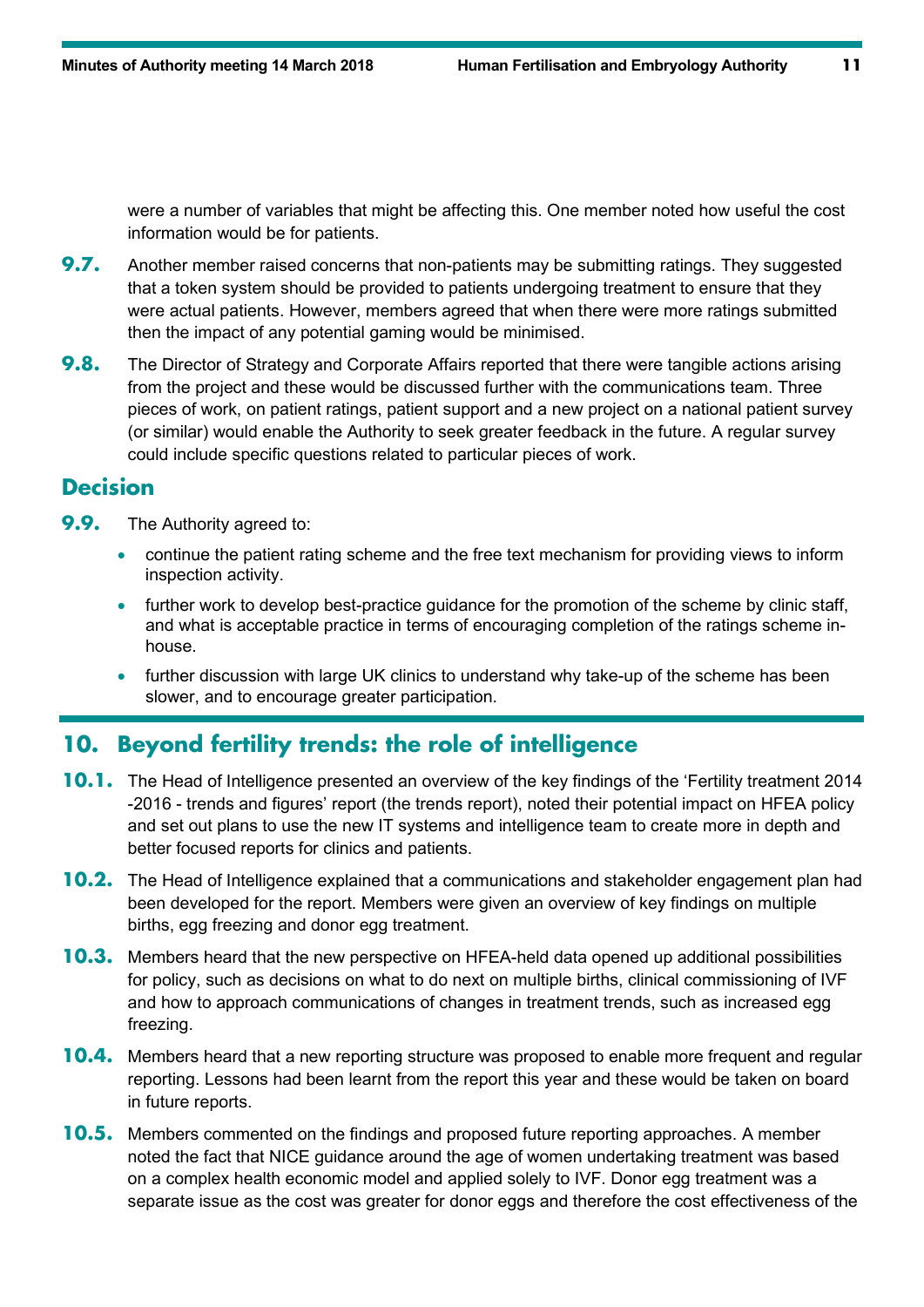treatment was different. Members discussed the data available on male fertility and noted that more information should be included on this in the future.

- **10.6.** A member queried the data in some of the charts in the report. The Head of Intelligence agreed to consider this (NB: a response was given at the end of the meeting under AOB).
- **10.7.** Members asked whether it was possible to include more up to date data than 2016, while recognising there was an inevitable nine-month delay for birth data, they hoped that more recent pregnancy data could be included. Clinics themselves were able to provide more recent data. The executive noted this for investigation in future.
- **10.8.** Members were enthusiastic about the new approach. They discussed how the Authority might be able to discuss data and input into future reporting. The Chief Executive noted that the Chair and the executive would discuss ways to enable this in the future.
- **10.9.** In responding to the finding that in Scotland there had been an increase in NHS funded treatments, the Chair commended the Scottish Authorities for their evident adoption of the NICE guidelines.

## **Decision**

- **10.10.**The Authority noted the key outcomes of the Fertility Trends and Figures 2018 report and commended the Intelligence team for their hard work.
- **10.11.** Following the conclusion of this item, the Chair noted that she needed to leave the meeting to attend a press interview and handed over to the Deputy Chair of the Authority.

# **11. Effective governance**

- **11.1.** The Head of Planning and Governance summarised proposed changes to Standing Orders and the results of the annual review of committee effectiveness. Members were informed of the need to formally vote on the proposed Standing Orders. This was a simple majority vote, requiring two thirds of members (8) to be present.
- **11.2.** The proposed changes to Standing Orders were minimal, although one proposed change, that the Executive Licensing Panel no longer varied or revoked licences was described in more detail. Variations and revocations would be handled by the Licence Committee.
- **11.3.** Members noted that the proposed changes to Standing Orders had not been tracked in the Authority papers, however, the changes were clear in the paper. The Head of Planning and Governance agreed to follow up on this.
- **11.4.** Members heard that the annual review of committee effectiveness showed that committees were working well overall with robust decision-making taking place. Terms of reference and membership were appropriate.
- **11.5.** Members heard that several suggestions for further effectiveness had been made and the executive would take forward actions on these. These related particularly to:
	- Knowledge management (member turnover).
	- Balancing committee workloads and item scheduling.
	- Training and induction suggestions.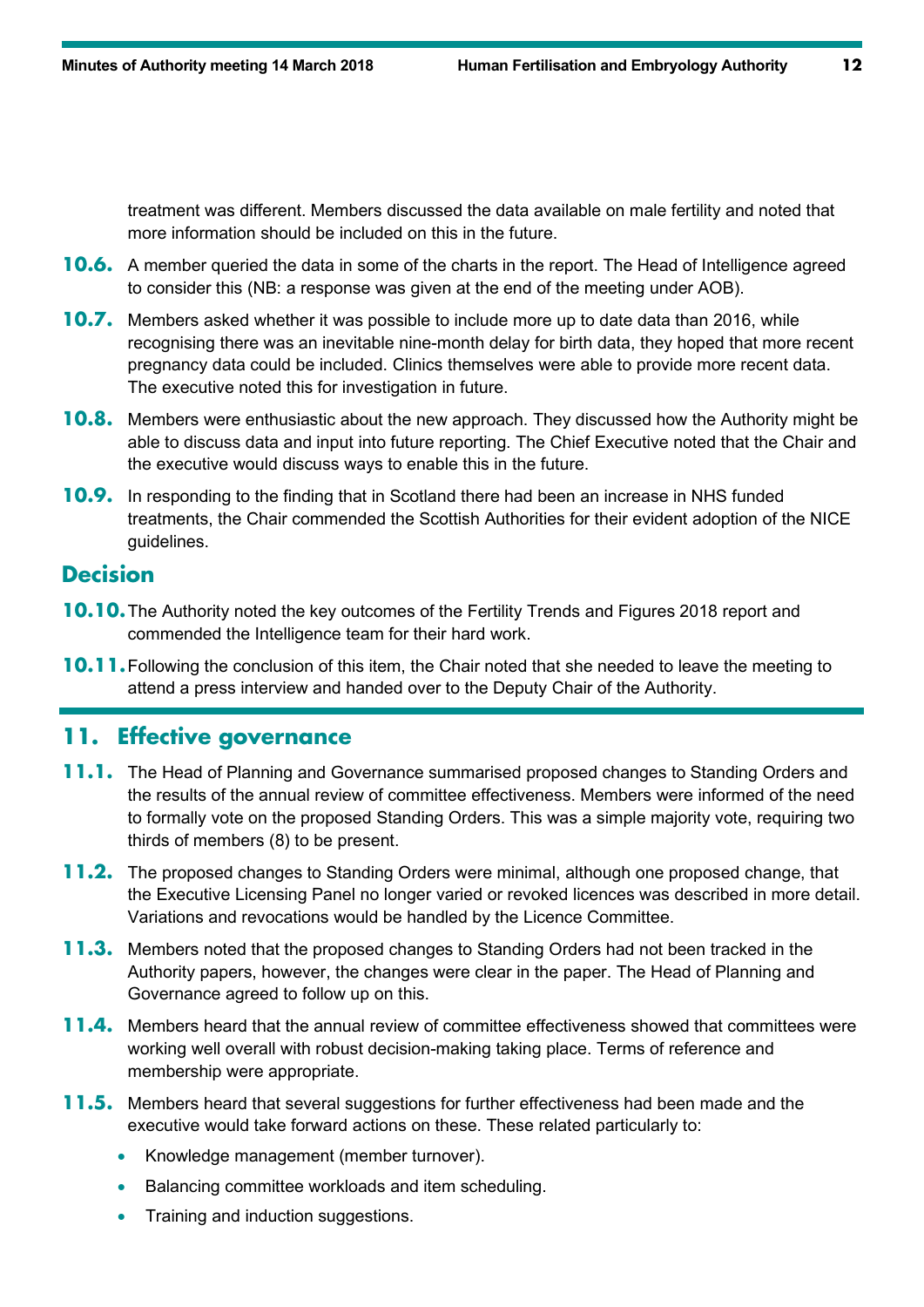- Management of adviser conflicts of interest.
- Servicing and meeting-running improvements.
- Securing the right adviser expertise.
- **11.6.** Members noted that the Audit and Governance Committee had made the following points which were not included in the paper:
	- Consider having a Board member with overall responsibility for whistleblowing.
	- Suggestions on risk assurance mapping.
	- Regular bilateral meetings with internal and external auditors, for the Chair.

#### **Decision**

- **11.7.** Members unanimously voted to approve the revised Standing Orders
- **11.8.** Members noted the summary of the annual reviews of committee effectiveness.

# **12. Information provision**

- **12.1.** The Interim Head of Information presented an overview of work that had been undertaken to improve information provision and implement the new information policy that had originally been presented and agreed by Authority in 2017. Much of this related to the new data submission system that would launch later in 2018.
- **12.2.** Members heard that two changes were proposed in relation to the information submission policy; one was some small amendments to General Direction 0005, and the other was more clarity on the arrangements for clinics to confirm the quality of their data before HFEA published it, for example on Choose a Fertility Clinic. This meant a new information bargain with the sector, where in return for easier submission, HFEA would expect more timely data, of a higher quality, from clinics. The Authority in turn would commit to making more data publicly available. These expectations would be more transparent in the future.
- **12.3.** Members heard the proposal to formally notify third party suppliers. There had already been considerable engagement with the suppliers so this should come as no surprise, but it would formalise the existing informal arrangement with them. This was necessary, as the clinics, not the Authority, have the contractual agreements with the suppliers. Clinics would be notified of the need to do this by way of a Chair's letter.
- **12.4.** A Member raised the issue of the cost to clinics of any updates to third-party systems. The Interim Head of Information noted that the costs would depend upon the contractual arrangements clinics had with suppliers. Suppliers would continually have to update their systems already and the expectation would usually be for suppliers to ensure that their systems were fit for purpose. A member noted that it was important to give a clear message to clinics. The Chief Executive stated that this had been discussed by the Authority previously and the changes would be no surprise to clinics or to the suppliers and would represent an improvement for all. In addition, the HFEA system would be available to any clinics whose third-party suppliers were unable to comply.

# **Decision**